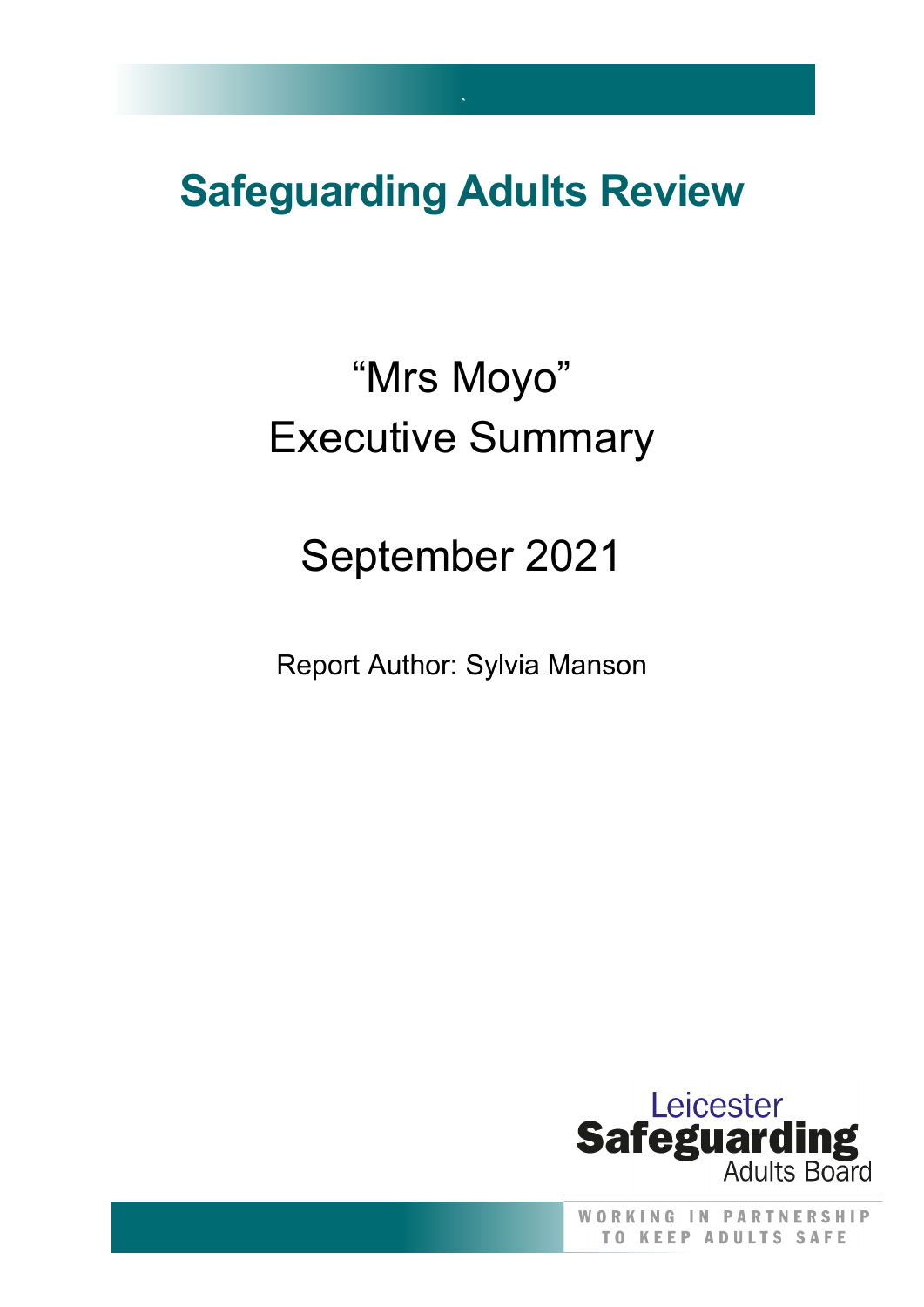### **Table of Contents**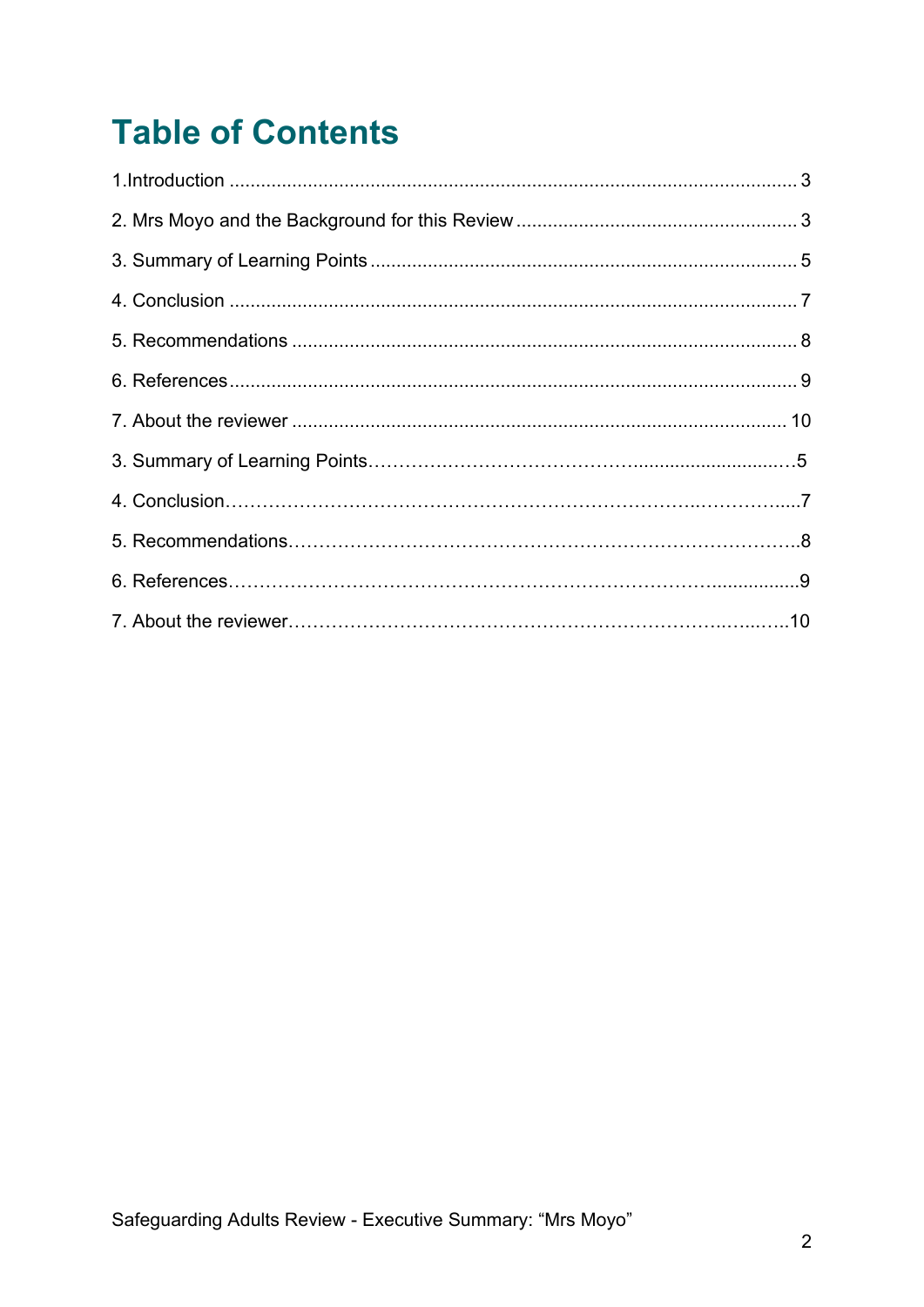### <span id="page-2-0"></span>**1.Introduction**

1.1. The Care Act 2014 requires Safeguarding Adults Boards (SABs) to arrange a Safeguarding Adults Review (SAR) if an adult (for whom safeguarding duties apply) dies or experiences serious harm as a result of abuse or neglect and there is cause for concern about how agencies worked together. The purpose of SARs is '[to] *promote as to effective learning and improvement action to prevent future deaths or serious harm occurring again'*. [1](#page-2-2)

1.2. This Safeguarding Adult Review (SAR) concerns inter-familial domestic abuse to an adult, 'Mrs Moyo' who had care and support needs. It considers learning surrounding an assault to Mrs Moyo by her son, 'Joseph.'

1.3. Both Mrs Moyo and Joseph were known to partner agencies of the Safeguarding Adult Board. The review explores whether there were opportunities for agencies to have worked together at an earlier stage to reduce risk of harm arising. The review also considers how effectively agencies responded to Mrs Moyo's family's concerns that she was at risk of harm from her son.

1.4. Leicester City Safeguarding Adults Board (LCSAB) commissioned an independent author, Sylvia Manson for the review. The author is independent of LCSAB and its partner agencies.

#### <span id="page-2-1"></span>**2. Mrs Moyo and the Background for this Review**

2.1. Mrs Moyo is a black woman of African heritage. She was in her sixties at the time of the incident and lived in a council property with her son Joseph.

2.2. Mrs Moyo was supported through Leicester City Council Adult Social Care (ASC) due to her physical health needs. She was provided with domiciliary calls twice daily. Mrs Moyo has another son, Aaron and she also received support from him and his wife, Jasmin.

2.3. Mrs Moyo's son Joseph had a history of psychotic episodes that were induced by his use of illicit substances. Historically, Joseph had been compulsory detained under the Mental Health Act<sup>[2](#page-2-3)</sup> on two occasions. On both these occasions, he had been paranoid and aggressive, requiring intervention by police. On both occasions, his family had identified his relapse and alerted services. Joseph was supported by Adult Mental Health Services (AMHS) on his discharge in 2014 and his mental health recovered.

2.4. In 2015, Joseph was sentenced to prison for six years for class A drug offences. In 2018, he was due to be released on license to probation. Probation assessed his risks as low, based on information from his offending history and the minimal

<span id="page-2-2"></span><sup>1</sup> Department of Health, (updated 2020) *Care and Support Statutory Guidance Issued under the Care Act 2014 [https://www.gov.uk/government/publications/care-act-statutory-guidance/care-and-support-statutory](https://www.gov.uk/government/publications/care-act-statutory-guidance/care-and-support-statutory-guidance)[guidance](https://www.gov.uk/government/publications/care-act-statutory-guidance/care-and-support-statutory-guidance) [Accessed December 2020]*

<span id="page-2-3"></span><sup>2</sup> Section 2 Mental Health Act 1983 (as revised 2007)

Safeguarding Adults Review - Executive Summary: "Mrs Moyo"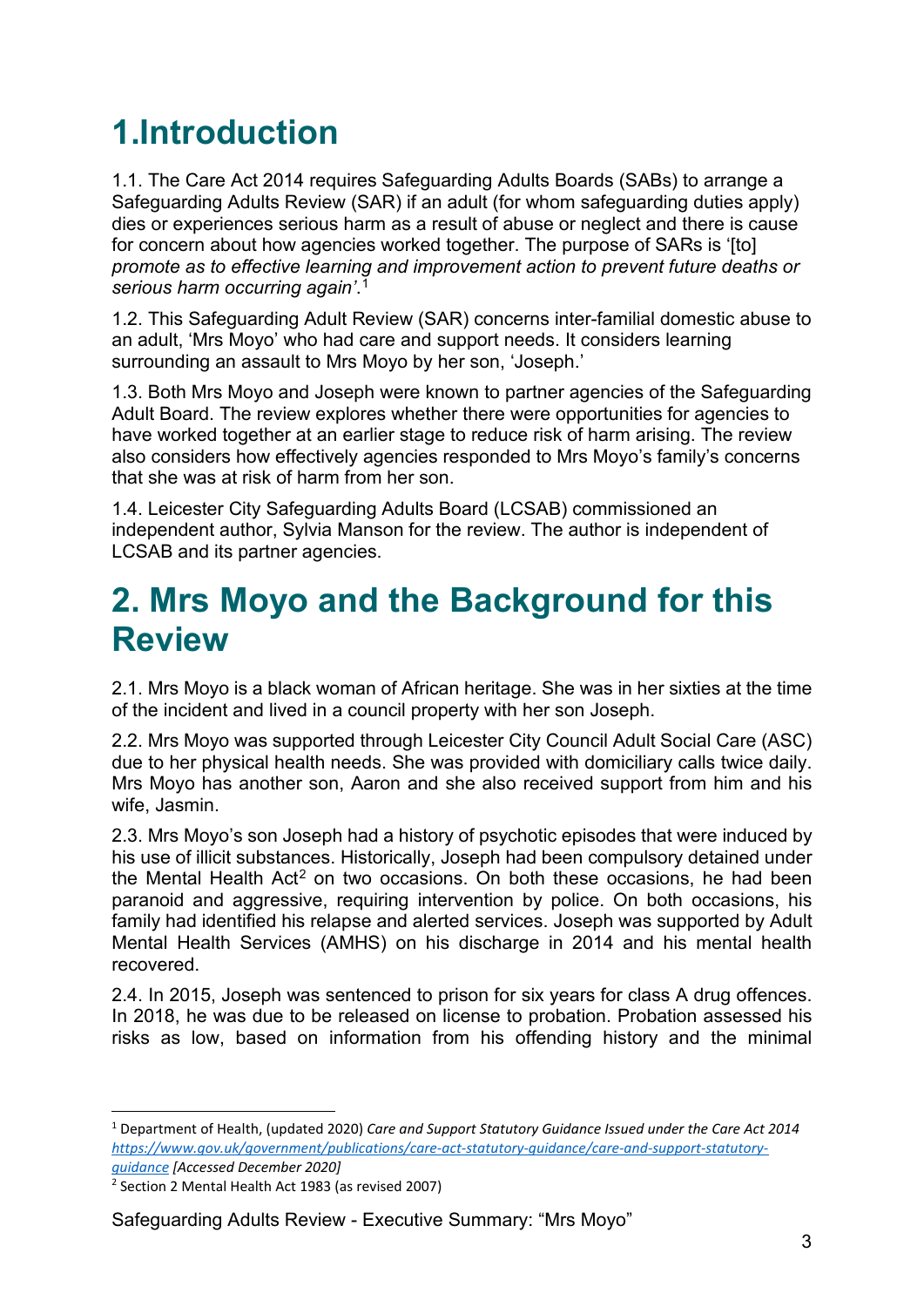information about Joseph's mental health history, that was available for his presentencing report.

2.5. Joseph was also provided with prison in-reach from AMHS in preparation for his release. Joseph's mental health had been stable whilst in prison**.** He had been without anti-psychotic medication for the last five months of his prison term and shown no symptoms of mental disorder.

2.6. Joseph was supported well by AMHS for a fifteen-month period. AMHS was aware that he had an offender manager but there was no contact between the services. The offended manager was not aware of AMHS or of Joseph's history of violence when his mental health relapsed.

2.7. Joseph did not have a GP although AMHS had encouraged him to register. Joseph had told AMHS that he had had difficulty registering with a GP and that his offender manager was helping him with this. This was not the case – the offender manager was unaware that Joseph had no GP and assumed there were no difficulties with his mental health.

2.8. As Joseph had sustained stable mental health, AMHS ended their involvement. Seven months later, Mrs Moyo's other son and daughter-in-law, began to contact different agencies, concerned that Joseph's mental health was relapsing. They worried as he was becoming aggressive and were concerned for Mrs Moyo's safety.

2.9. In the six-week period leading up to the assault, Mrs Moyo's son and daughter in law, had been in contact on nine occasions with Adult Social Care; Probation; NHS 111; ambulance service; police and mental health services, concerned about Joseph's deteriorating behaviour and of Mrs Moyo's wellbeing.

2.10. They requested ASC carry out an assessment under the Mental Health Act but were advised that Mrs Movo, as Joseph's Nearest Relative,<sup>[3](#page-3-0)</sup> would need to request this. Mrs Moyo, when contacted by agencies, provided different accounts of Joseph's behaviour. She gave assurance that all was well, but her family told agencies that this was because Joseph was influencing her, and she feared his behaviour.

2.11. On the day of the assault, Joseph began a prolonged and sustained assault to his mother, punching, kicking and trying to strangle her. Mrs Moyo managed to call the police. Mrs Moyo was taken to hospital where she received treatment for soft tissue injury and a nasal fracture. Joseph was arrested and subsequently detained for psychiatric assessment under the Mental Health Act 1983 and then recalled to prison.

<span id="page-3-0"></span><sup>&</sup>lt;sup>3</sup> Mental Health Act 1983 (as revised 2007) section 13(4) states that a nearest relative has a right to request to an assessment of their relative i.e. to consider the patient's case with a view to making an application for his admission to hospital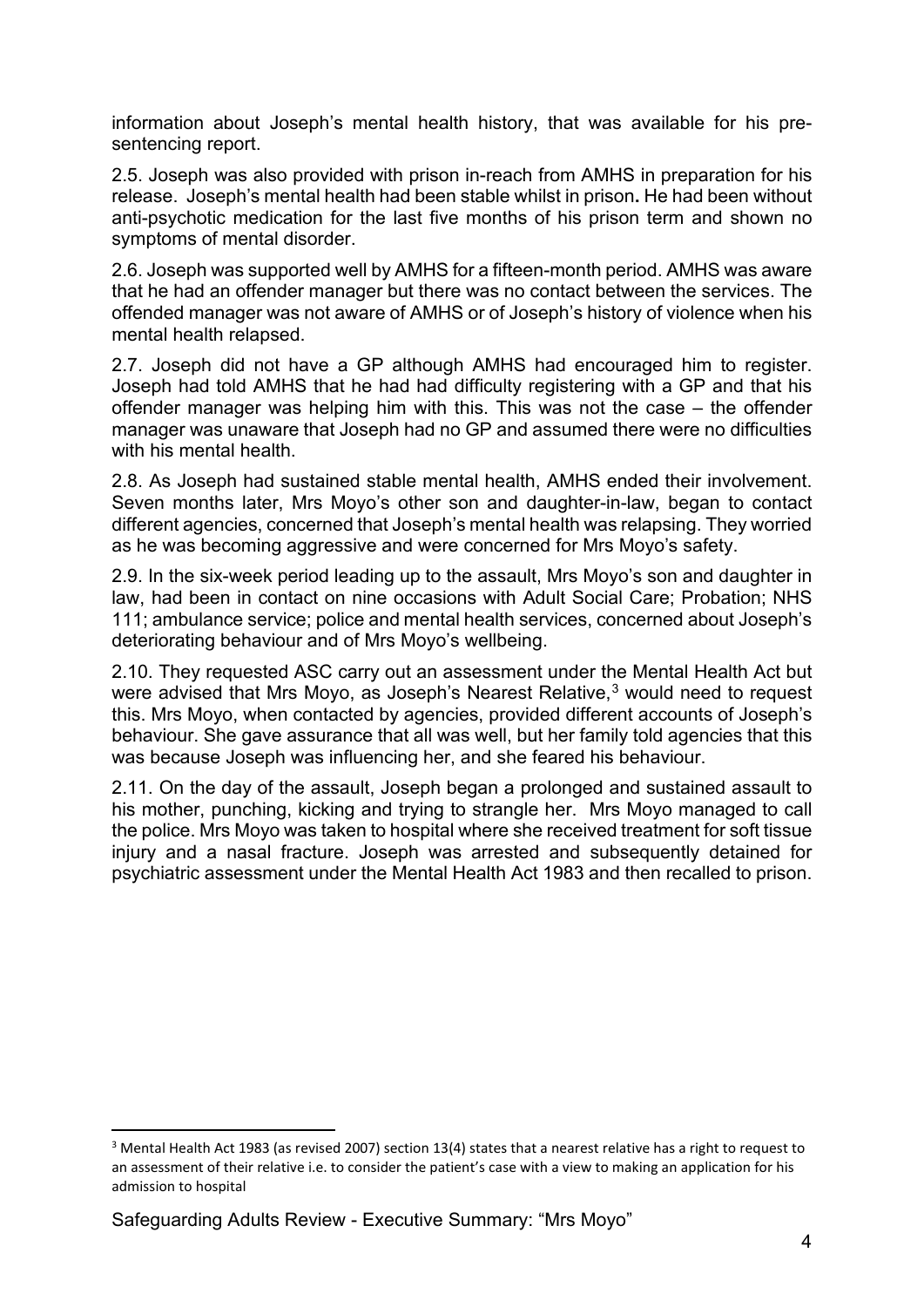### <span id="page-4-0"></span>**3. Summary of Learning Points**

• Opportunities for Preventative Intervention

3.1. The review identified important factors for earlier intervention that may have made a difference to the events that followed. In summary:

- 1. Importance of a shared understanding across agencies of Joseph's mental health needs; relapse indicators and risk assessment when well and when in relapse
- 2. For agencies to understand the nature of carer roles and 'significant others' and incorporate this into assessments of assets, protective factors, stress factors and risks.
- 3. The need to improve communication between probation and AMHS in working with offenders, pre-sentence, in release planning and post release support and monitoring.
- 4. The importance of GP registration to support step-down from secondary mental health services and to coordinate response to relapse.
- 5. Where a person is not registered with a GP, the need to consider the impact of this within discharge planning and communications with others involved.
- Responses to the escalating concerns

3.2. Learning from Domestic Homicide Reviews highlights the need for improved recognition and understanding of risk factors. The analysis of risk factors most prevalent in the DHRs found the single largest category was previous violent behaviour (70%), followed by mental health problems (64%). Drug problems were prevalent in 37% of the reviews*.* [4](#page-4-1) These factors were common to Joseph and presented the combined 'trilogy of risks' that Leicester City Safeguarding Children and Adult Boards have been raising awareness of <sup>[5](#page-4-2)</sup>

3.3. The chronology of events demonstrated:

- 1. There was a high volume of calls from family within a short period.
- 2. Concerns about Joseph's presentation mirrored features of past relapse.

Safeguarding Adults Review - Executive Summary: "Mrs Moyo"

<span id="page-4-2"></span><span id="page-4-1"></span><sup>4</sup> Chantler K, Robbins R, Baker V, Stanley N. Learning from domestic homicide reviews in England and Wales. Health Soc Care Community. 2020;28:485–493.<https://doi.org/10.1111/hsc.12881> [Accessed May 2021] <sup>5</sup> Leicester, Leicestershire and Rutland Safeguarding Children and Adult Boards Trilogy of Risk: Awareness Raising Resource[s https://lrsb.org.uk/trilogy-of-risk](https://lrsb.org.uk/trilogy-of-risk) [Accessed May 2021]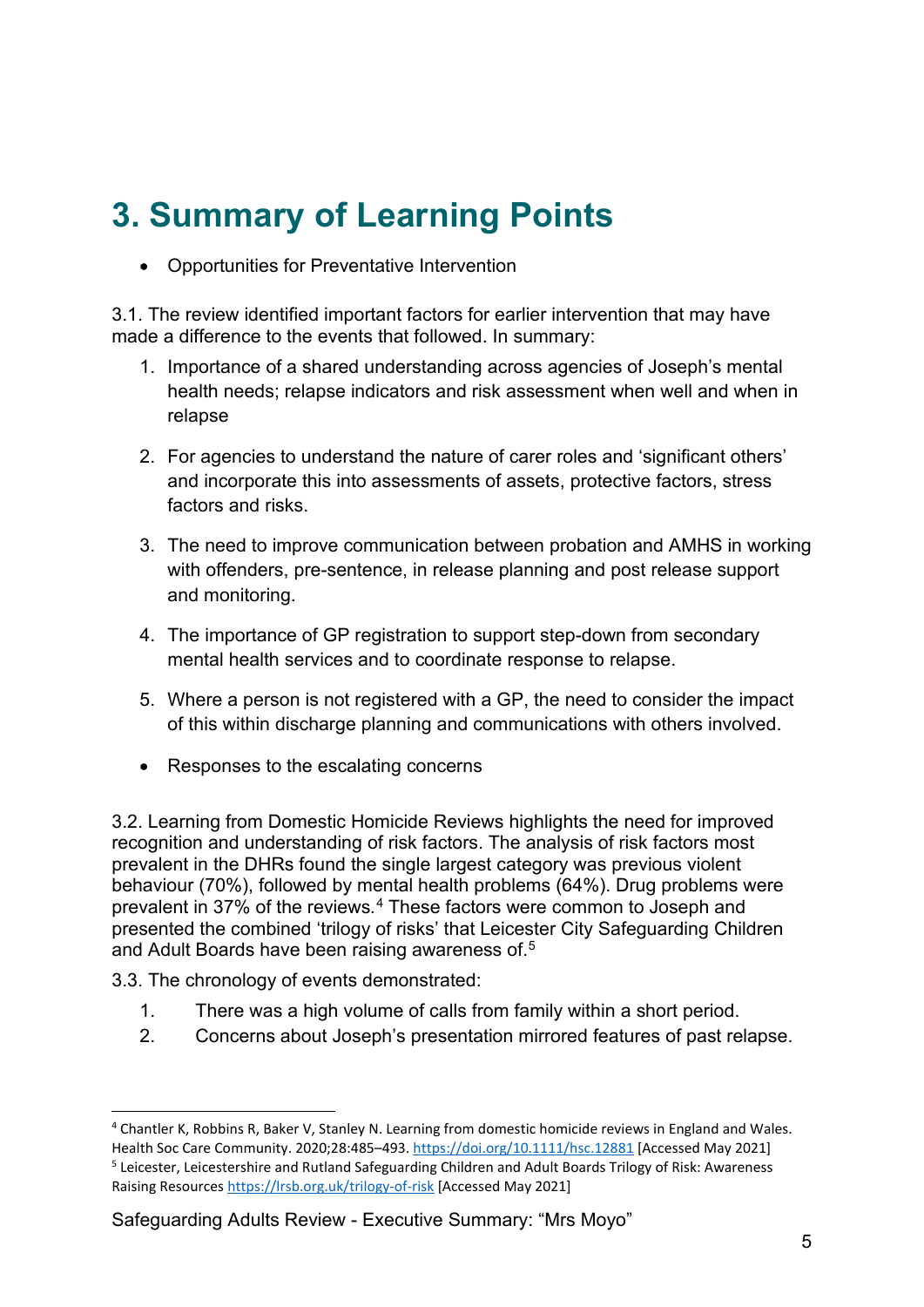3. There were unexplained inconsistencies: Mrs Moyo's assertions that all was well did not fit with Aaron and Jasmin's recurrent concerns and their description that she was fearful of Joseph.

3.4. At the time, all these factors were not known to any single agency. The question for the review was whether there were opportunities for agencies to have seen this picture.

3.5. There were pockets of inter-agency communication – between AMHS and police; LCC and AMHS; ambulance service and police. However, without a GP there was no central coordination point.

3.6. There were missed opportunities to conduct an assessment that may have revealed the wider picture. ASC highlighted the need for improved risk assessment and safeguarding minded practice by their Contact and Response team. There was a need to make further enquiry, following concerns raised by family. ASC recognised key omissions in not checking Mrs Moyo's levels of vulnerability or whether she was known to their service. They also highlighted errors in forwarding the referral through to their Approved Mental Health Professionals $6$  for their decision regarding the request for an assessment under the Mental Health Act.

3.7. Whilst it is not known what the outcome of this assessment would have been, the information gathering would have improved understanding of the whole circumstances and the severity of risk. It would also have sighted all agencies on the nature of concerns.

3.8. The review recognised there are many well founded reasons why people at risk of, or experiencing domestic abuse, may chose not to disclose. For example, coercion; fear for future safety; emotional attachment towards the abuser and the hope that their family member will change; feelings of shame or failure; religious or cultural expectations; previous experience and/or fear that the issues and concerns of people from their community will be poorly understood or ignored.<sup>[7](#page-5-1)</sup>

3.9. The review highlighted the need to undertake safe enquiry and build relationships to give the person trust and confidence in how agencies could support their safety. The review recognised some good practice examples of responsiveness by agencies and making safe enquiry. There were also some areas of learning.

3.10. Practitioners need to be vigilant to signs of inter-familial domestic abuse, recognising the additional vulnerabilities that being in a caring role can bring.

3.11. Following the assault to Mrs Moyo, agencies were responsive and demonstrated effective multi-agency practice that was in line with Making Safeguarding Personal.

3.12. There have been some national and local changes since the scope period that are relevant to the learning. In summary:

Safeguarding Adults Review - Executive Summary: "Mrs Moyo"

<span id="page-5-0"></span><sup>6</sup> Approved Mental Health Professionals carry out assessments under the Mental Health Act.

<span id="page-5-1"></span><sup>&</sup>lt;sup>7</sup> Local Government Association Adult safeguarding and domestic abuse A guide to support practitioners and managers 201[5 https://www.local.gov.uk/sites/default/files/documents/adult-safeguarding-and-do-cfe.pdf](https://www.local.gov.uk/sites/default/files/documents/adult-safeguarding-and-do-cfe.pdf) [Accessed May 2021]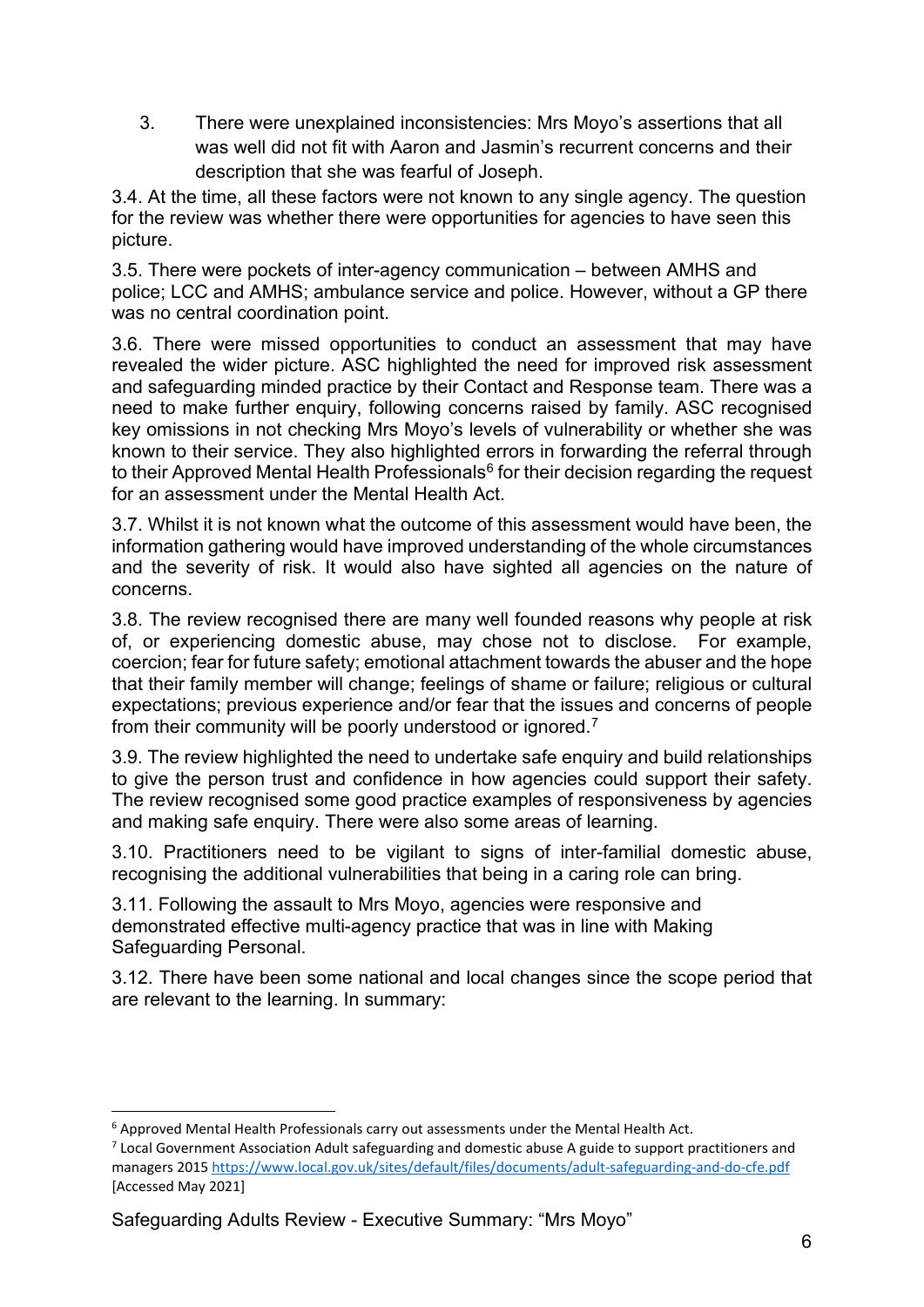- National development between NHS and National Offender Management Service to improve support and monitoring of offenders on release.
- National reforms of the Probation service through the reunification programme. Probation practitioners will work in both HM Prisons and in community settings which should aide continuity of care plans and the flow of information.
- Locally, the Strategic Offender Management MAPPA Board is working to improve partnership working between probation and mental health services.
- LPT has opened a Crisis Mental Health Hub at the Mental Health Unit where people and their families can self-refer for urgent mental health support to a central access point by telephone.
- ASC is strengthening processes and training for staff within their Contact and Response team.

#### <span id="page-6-0"></span>**4. Conclusion**

4.1. This review arose following a serious assault to Mrs Moyo by her son. The review has considered whether there were earlier opportunities for preventative, risk reduction measures by agencies involved. The review also considered the responsiveness of agencies to the family's mounting concerns. In both these aspects, there were elements of good practice but also learning for agencies.

4.2. There were missed opportunities for agencies to collaborate at an earlier stage. Although there were no concerns of domestic abuse at that time, this would have developed a fuller understanding of risks and vulnerabilities and established key components of care. Registration with a GP was an important element of this. Had these foundations been in place, it would have provided a contact point for family concerns and aided communication between agencies.

4.3. There were some effective responses by individual agencies to the concerns raised by the family. However, the family's concerns should have triggered consideration of a Mental Health Act assessment and a Safeguarding Adult Enquiry. Had these assessments taken place, this would have revealed an escalating picture and the opportunity to agree safety measures.

4.4. Ultimately, it is not possible to say whether agencies could have prevented the assault to Mrs Moyo. The review recognised the multiple barriers that people may face in disclosing domestic abuse, many of which may have been faced by Mrs Moyo. Agencies have a responsibility to work together to try and reduce those barriers, supporting the adult to reduce risks of harm.

4.5. The recommendations aim to address these learning points from the review.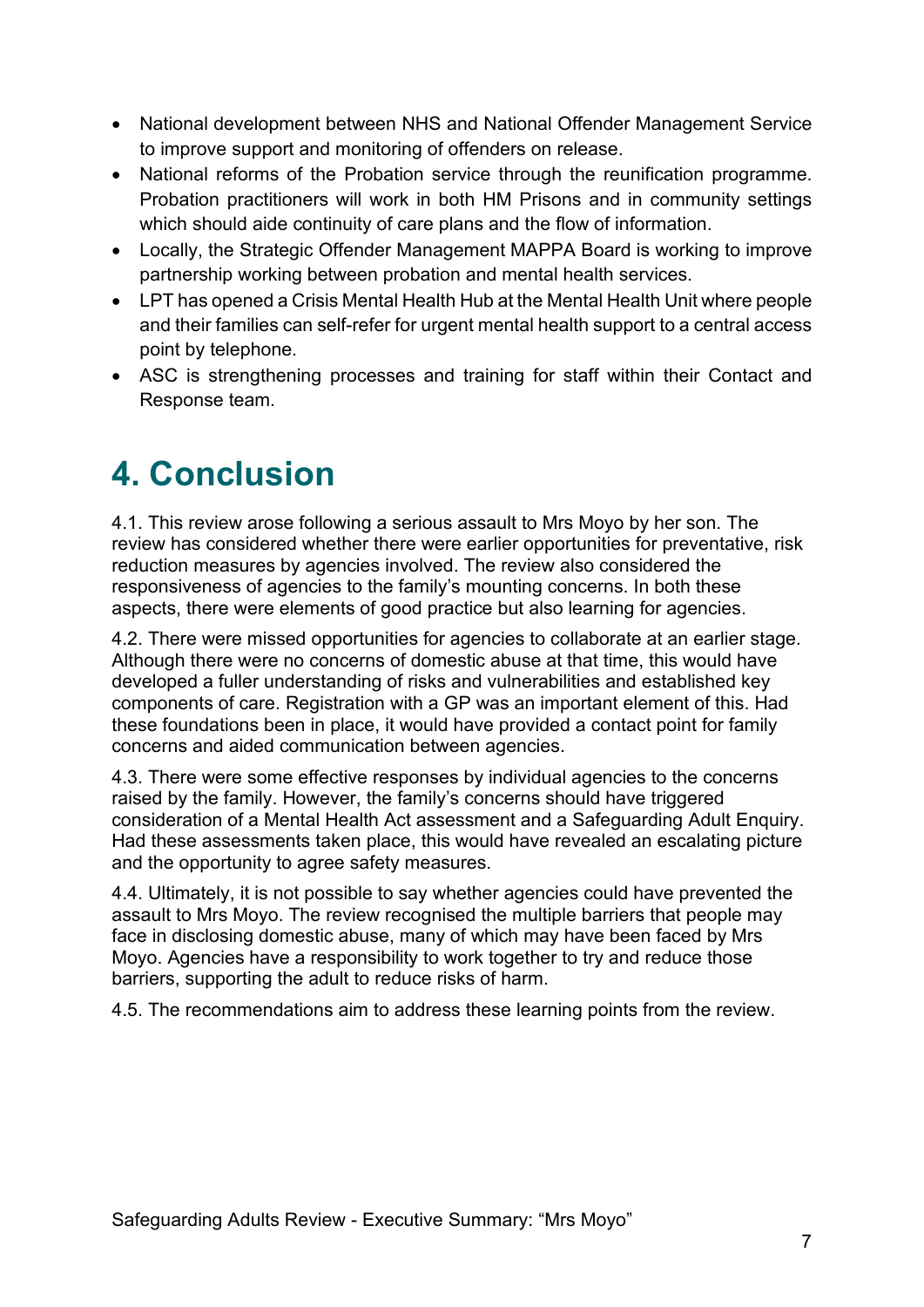### <span id="page-7-0"></span>**5. Recommendations**

#### **Recommendation 1: Procedural Development, Monitoring and Review**

5.1. Leicester's Strategic Offender Management MAPPA Board should use learning from this review to inform their strategic plan for 2021-2022, specifically, the action to improve publicity, pathways and gateways into mental health services.

5.2. The Strategic Offender Management MAPPA Board should seek to develop mechanisms to strengthen partnership working between AMHS and Probation presentence, pre-release, and post-release. This Board should also seek assurance on the quality of the release plans and that registration with a community GP is a component within the release plan.

#### **Recommendation 2: Procedural Development, Monitoring and Review**

5.3. Learning from this review should be shared with the relevant Ministry of Justice and Home Office departments (Her Majesty's Prison and Probation Service, and Domestic Abuse). The learning should be used to influence national policy and guidance on the need for information sharing and joint work between AMHS and Probation at key junctures in the offender pathway: pre-sentence (including Fast Delivery Reports), pre-release, and post-release.

#### **Recommendation 3: Procedural Development**

5.4. LPT need to assure that their policies (and application of those policies) for Did Not Attend and Discharge, take adequate account of circumstances when a patient is not registered with a GP i.e.

- Reasonable attempts are made to support service users to register with a GP.
- Lack of GP registration is factored into risk assessment and,
- Risk assessment is used to inform proportionate communications with other agencies, family and carers, in line with information sharing guidance.

5.5. It is important that all agencies play a role in encouraging people to register with a GP. The contribution of the Leicester City CCG in providing guidance and raising awareness of access routes to register with GPs, will assist in this.

#### **Recommendation 4: Staff Support**

5.6. LCSAB and its constituent agencies, should use learning from this SAR to inform training and supervision, in relation to safeguarding and domestic abuse:

i) Reinforcing the value of multi-agency collaboration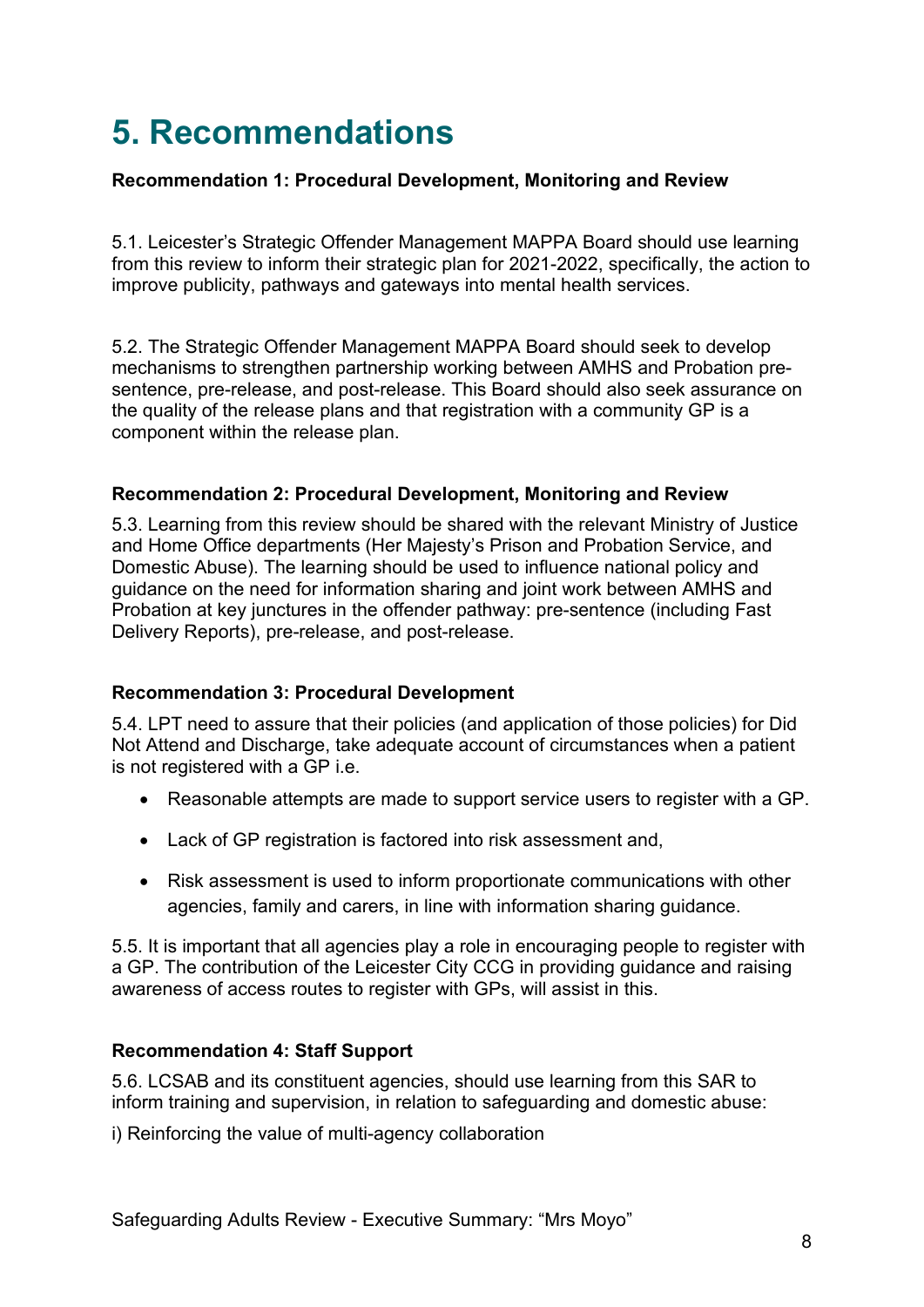ii) Recognition of carers and significant others within assessments, including consideration of assets, protective factors, stress factors and risks.

iii) Fundamentals of a robust risk assessment; understanding and working with barriers to disclosure (including safe enquiry).

Sylvia Manson Sylman Consulting Date: September 2021

### <span id="page-8-0"></span>**6. References**

Care Act 2014 section 42

<http://www.legislation.gov.uk/ukpga/2014/23/section/42/enacted> [Accessed December 2020]

Department of Health and Social Care; Care and Support Statutory Guidance (updated June 2020) Ch14, Available from:

[https://www.gov.uk/government/publications/care-act-statutory-guidance/care-and](https://www.gov.uk/government/publications/care-act-statutory-guidance/care-and-support-statutory-guidance)[support-statutory-guidance](https://www.gov.uk/government/publications/care-act-statutory-guidance/care-and-support-statutory-guidance) [Accessed: December 2020]

Local Government Association: Making Safeguarding Personal [https://www.local.gov.uk/our-support/our-improvement-offer/care-and-health](https://www.local.gov.uk/our-support/our-improvement-offer/care-and-health-improvement/making-safeguarding-personal)[improvement/making-safeguarding-personal](https://www.local.gov.uk/our-support/our-improvement-offer/care-and-health-improvement/making-safeguarding-personal) [Accessed December 2020]

Chantler K, Robbins R, Baker V, Stanley N. Learning from domestic homicide reviews in England and Wales. Health Soc Care Community. 2020;28:485–493. <https://doi.org/10.1111/hsc.12881> [Accessed May 2021]

Department of Health Responding to Domestic Abuse A Resource for Health professionals

[https://assets.publishing.service.gov.uk/goverJosephent/uploads/system/uploads/att](https://assets.publishing.service.gov.uk/government/uploads/system/uploads/attachment_data/file/597435/DometicAbuseGuidance.pdf) [achment\\_data/file/597435/DometicAbuseGuidance.pdf](https://assets.publishing.service.gov.uk/government/uploads/system/uploads/attachment_data/file/597435/DometicAbuseGuidance.pdf) [Accessed April 2021]

HM Government Care and support statutory guidance Updated 21 April 2021 [https://www.gov.uk/goverJosephent/publications/care-act-statutory-guidance/care](https://www.gov.uk/government/publications/care-act-statutory-guidance/care-and-support-statutory-guidance#safeguarding-1)[and-support-statutory-guidance#safeguarding-1](https://www.gov.uk/government/publications/care-act-statutory-guidance/care-and-support-statutory-guidance#safeguarding-1) {Accessed May 2021]

Leicester, Leicestershire and Rutland Safeguarding Children and Adult Boards Trilogy of Risk: Awareness Raising Resources<https://lrsb.org.uk/trilogy-of-risk> [Accessed May 2021]

LGA; ADASS Adult Safeguarding and Domestic Abuse A Guide to Support Practitioners and Managers 2015

[https://www.local.gov.uk/sites/default/files/documents/adult-safeguarding-and-do](https://www.local.gov.uk/sites/default/files/documents/adult-safeguarding-and-do-cfe.pdf)[cfe.pdf](https://www.local.gov.uk/sites/default/files/documents/adult-safeguarding-and-do-cfe.pdf) [Accessed April 2021]

Manthorpe et Al (2015) Supportive practice with carers of people with substance misuse problems<http://wels.open.ac.uk/research-project/caren/node/2144> [Accessed April 2021]

Safeguarding Adults Review - Executive Summary: "Mrs Moyo"